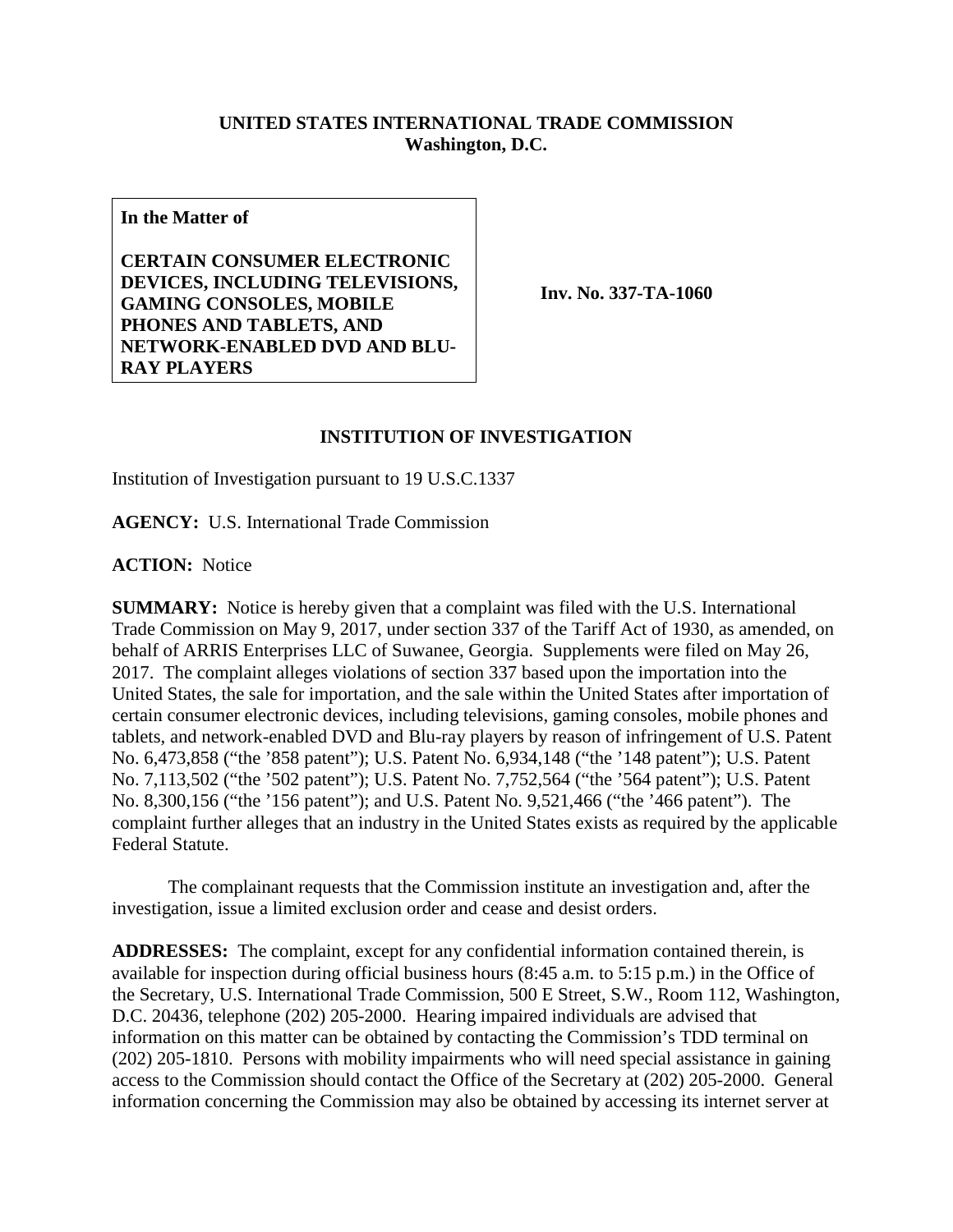[https://www.usitc.gov.](https://www.usitc.gov/) The public record for this investigation may be viewed on the Commission's electronic docket (EDIS) at [https://edis.usitc.gov.](https://edis.usitc.gov/)

**FOR FURTHER INFORMATION CONTACT:** Pathenia M. Proctor, The Office of Unfair Import Investigations, U.S. International Trade Commission, telephone (202) 205-2560.

## **SUPPLEMENTARY INFORMATION:**

**AUTHORITY:** The authority for institution of this investigation is contained in section 337 of the Tariff Act of 1930, as amended, 19 U.S.C. 1337 and in section 210.10 of the Commission's Rules of Practice and Procedure, 19 C.F.R. 210.10 (2017).

**SCOPE OF INVESTIGATION:** Having considered the complaint, the U.S. International Trade Commission, on June 6, 2017, **ORDERED THAT** –

(1) Pursuant to subsection (b) of section 337 of the Tariff Act of 1930, as amended, an investigation be instituted to determine whether there is a violation of subsection  $(a)(1)(B)$  of section 337 in the importation into the United States, the sale for importation, or the sale within the United States after importation of certain consumer electronic devices, including televisions, gaming consoles, mobile phones and tablets, and network-enabled DVD and Blu-ray players by reason of infringement of one or more of claims 29, 33-39, 42, and 43 of the '858 patent; claims 1, 2, and 4 of the '148 patent; claims 1-6, 18-21, and 34-37 of the '502 patent; claims 1-6 and 8- 22 of the '564 patent; claims 1-6, 9, and 11-31 of the '156 patent; and claims 1-5, 7, 8, 12, and 15-17 of the '466 patent, and whether an industry in the United States exists as required by subsection (a)(2) of section 337;

(2) For the purpose of the investigation so instituted, the following are hereby named as parties upon which this notice of investigation shall be served:

(a) The complainant is:

ARRIS Enterprises LLC 3871 Lakefield Drive Suwanee, GA 30024

(b) The respondents are the following entities alleged to be in violation of section 337, and are the parties upon which the complaint is to be served:

> Sony Corporation 1-7-1 Konan Minato-ku Tokyo, 108-0075 Japan

Sony Corporation of America 25 Madison Avenue New York, NY 10010-8601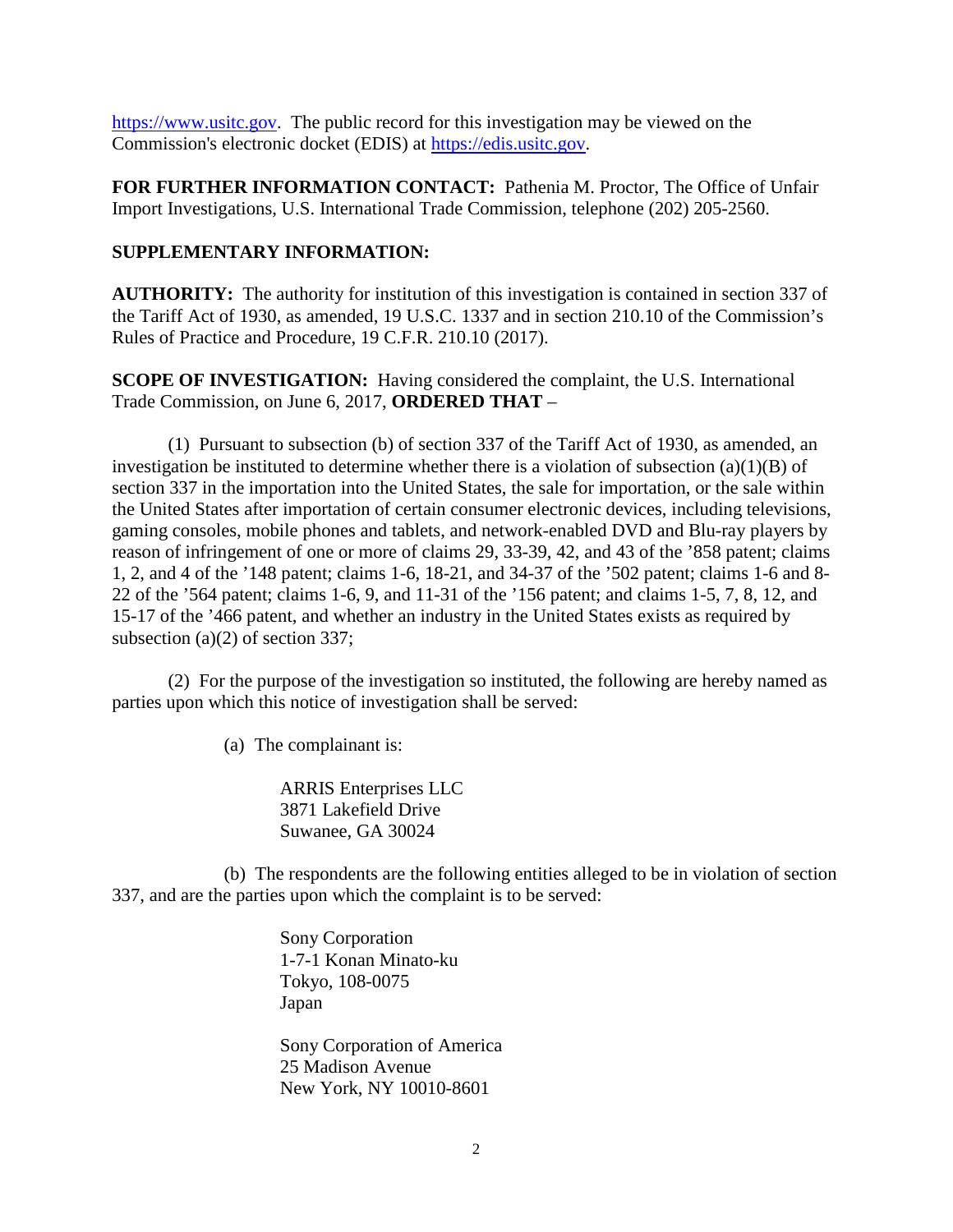Sony Electronics Inc. 16535 Via Esprillo San Diego, CA 92127

Sony Interactive Entertainment, Inc. 1-7-1 Konan Minato-ku Tokyo, 108-0075 Japan

Sony Mobile Communications (USA), Inc. 2207 Bridgepointe Parkway San Mateo, CA 94404

Sony Interactive Entertainment LLC 2207 Bridgepointe Parkway San Mateo, CA 94404

Sony Interactive Entertainment America LLC 2207 Bridgepointe Parkway San Mateo, CA 94404

(c) The Office of Unfair Import Investigations, U.S. International Trade Commission, 500 E Street, S.W., Suite 401, Washington, D.C. 20436; and

(3) For the investigation so instituted, the Chief Administrative Law Judge, U.S. International Trade Commission, shall designate the presiding Administrative Law Judge.

Responses to the complaint and the notice of investigation must be submitted by the named respondents in accordance with section 210.13 of the Commission's Rules of Practice and Procedure, 19 C.F.R. 210.13. Pursuant to 19 C.F.R. 201.16(e) and 210.13(a), such responses will be considered by the Commission if received not later than 20 days after the date of service by the Commission of the complaint and the notice of investigation. Extensions of time for submitting responses to the complaint and the notice of investigation will not be granted unless good cause therefor is shown.

Failure of a respondent to file a timely response to each allegation in the complaint and in this notice may be deemed to constitute a waiver of the right to appear and contest the allegations of the complaint and this notice, and to authorize the administrative law judge and the Commission, without further notice to the respondent, to find the facts to be as alleged in the